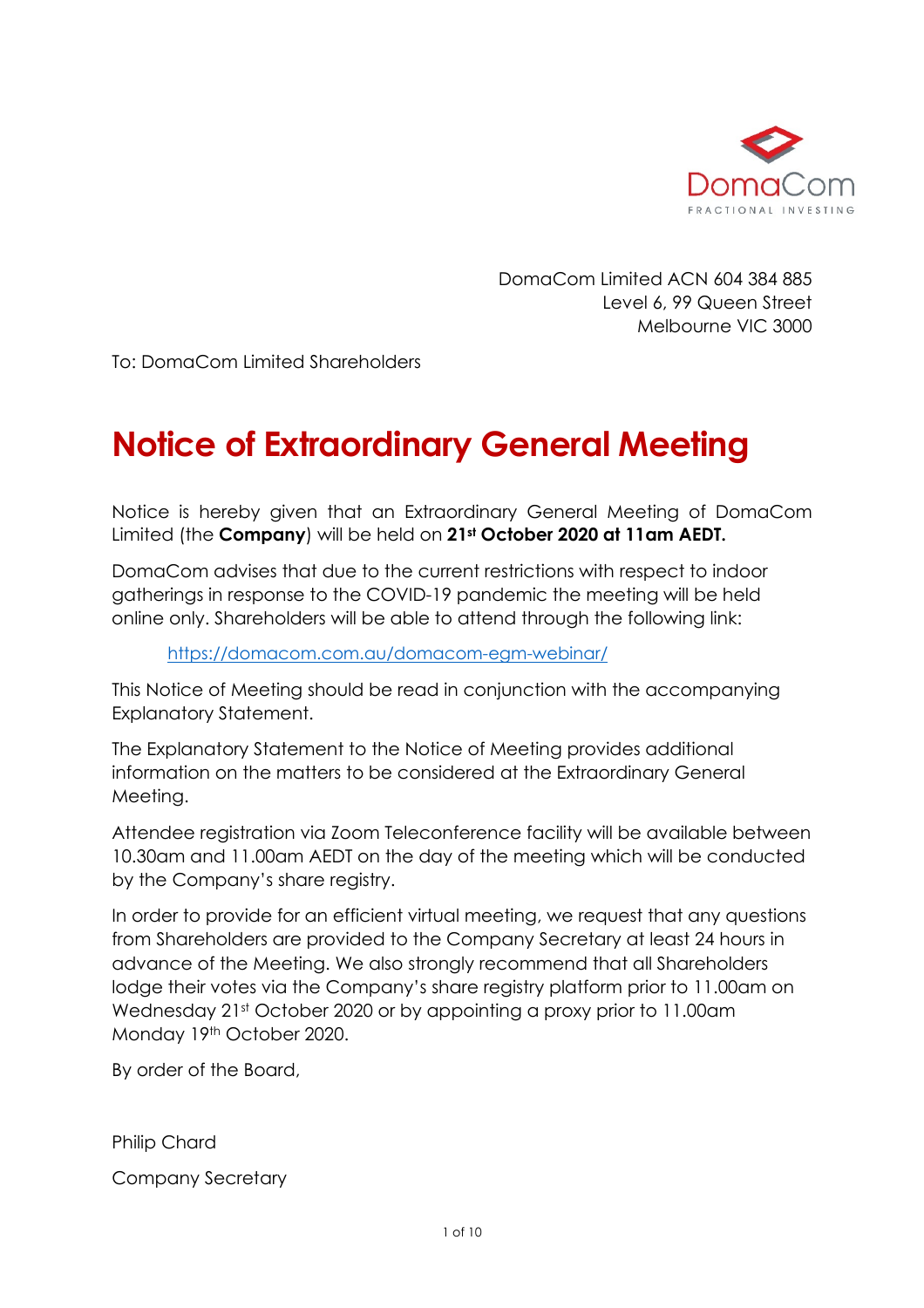## **AGENDA**

## **1. Resolutions**

# **Resolution 1 – Approval of the AustAgri transaction**

To consider and, if thought fit, pass the following resolution as an ordinary resolution:

#### *"That, for the purposes of the ASX Listing Rule 11.1.2 and for all other purposes, the Company is authorised to proceed with the AustAgri transaction on the terms and conditions set out in the Explanatory Statement."*

#### **Voting Exclusion Statement for Resolution 1:**

The Company will disregard any votes cast in favour of the resolution by or on behalf of a counterparty to the transaction, or an associate of a counterparty, that, of itself or together with one or more other transactions, will result in a significant change in the nature or scale of the Company's activities and any other person, or an associate of that person, who will obtain a material benefit as a result of the transaction (except a benefit solely by reason of being a holder of ordinary shares in the Company), save when it is cast by:

- a person as proxy or attorney for another person who is entitled to vote on the resolution, in accordance with directions given to the proxy or attorney to vote on the resolution in that way;
- the chair of the meeting as proxy or attorney for a person who is entitled to vote on the resolution, in accordance with a direction given to the chair to vote on the resolution as the chair decides; or
- a holder acting solely in a nominee, trustee, custodial or other fiduciary capacity on behalf of a beneficiary provided the following conditions are met:
	- o the beneficiary provides written confirmation to the holder that they are not excluded from voting, and are not an associate of a person excluded from voting, on the resolution; and
	- o the holder votes on the resolution in accordance with directions given by the beneficiary to the holder to vote in that way.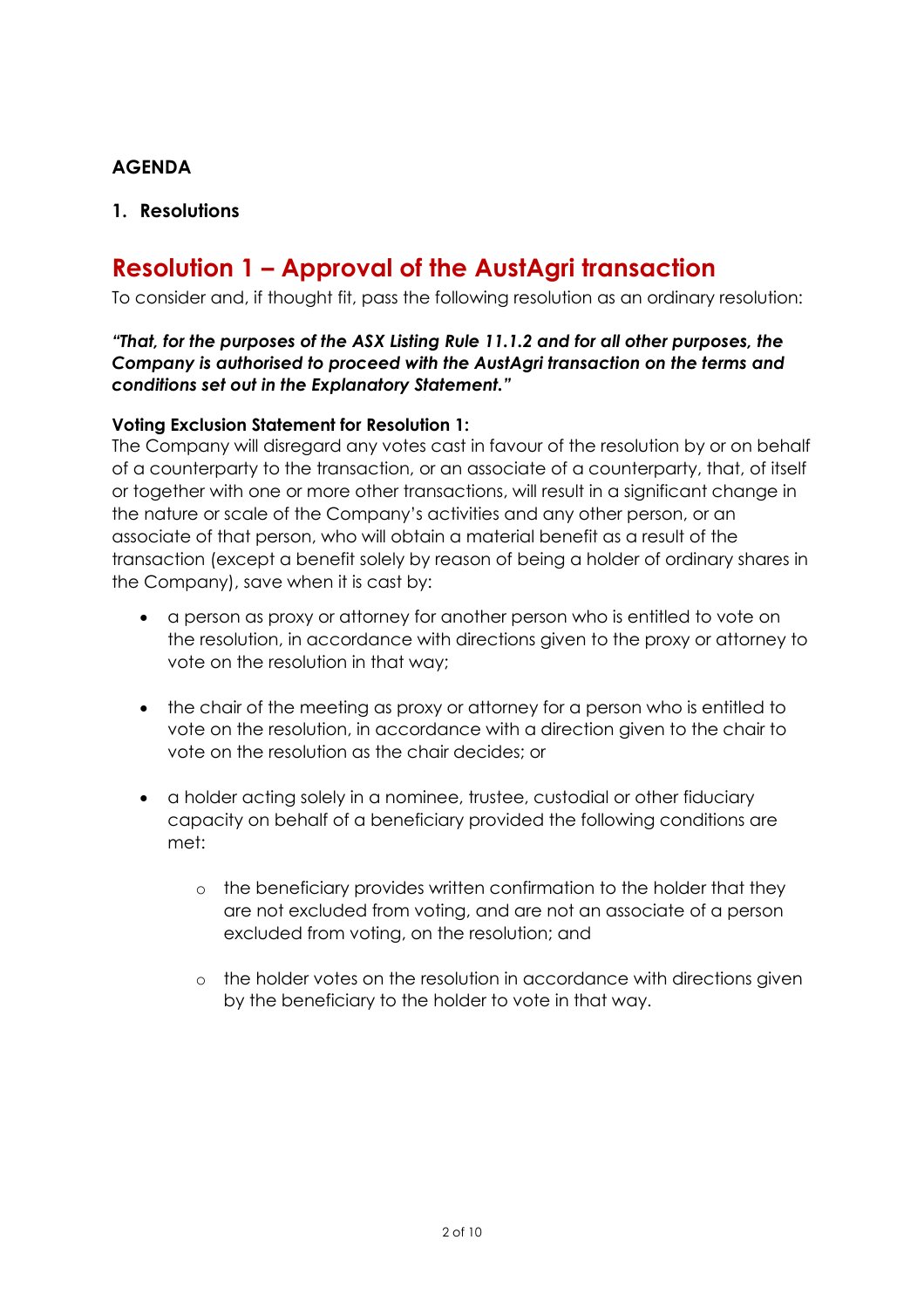# **Resolution 2 – Approval of the issue of Ordinary Shares to unrelated parties**

To consider and, if thought fit, pass the following resolution as an ordinary resolution:

#### *"That, for the purposes of the ASX Listing Rule 7.1 and for all other purposes, the Company is authorised to proceed with the issue up to 100 million Ordinary Shares under a placement to Shareholders of AustAgri Group Limited (AAGL) on the terms and conditions set out in the Explanatory Statement."*

#### **Voting Exclusion Statement for Resolution 2:**

The Company will disregard any votes cast in favour of the resolution by or on behalf of a person who is expected to participate in, or who will obtain material benefit as a result of, the proposed issue (except a benefit solely by reason of being a holder of ordinary shares in the Company).

However, this does not apply to a vote cash in favour of a resolution by:

- a person as proxy or attorney for another person who is entitled to vote on the resolution, in accordance with directions given to the proxy or attorney to vote on the resolution in that way;
- the chair of the meeting as proxy or attorney for a person who is entitled to vote on the resolution, in accordance with a direction given to the chair to vote on the resolution as the chair decides; or
- a holder acting solely in a nominee, trustee, custodial or other fiduciary capacity on behalf of a beneficiary provided the following conditions are met:
	- o the beneficiary provides written confirmation to the holder that they are not excluded from voting, and are not an associate of a person excluded from voting, on the resolution; and
	- o the holder votes on the resolution in accordance with directions given by the beneficiary to the holder to vote in that way.

### **2. Any other business***.*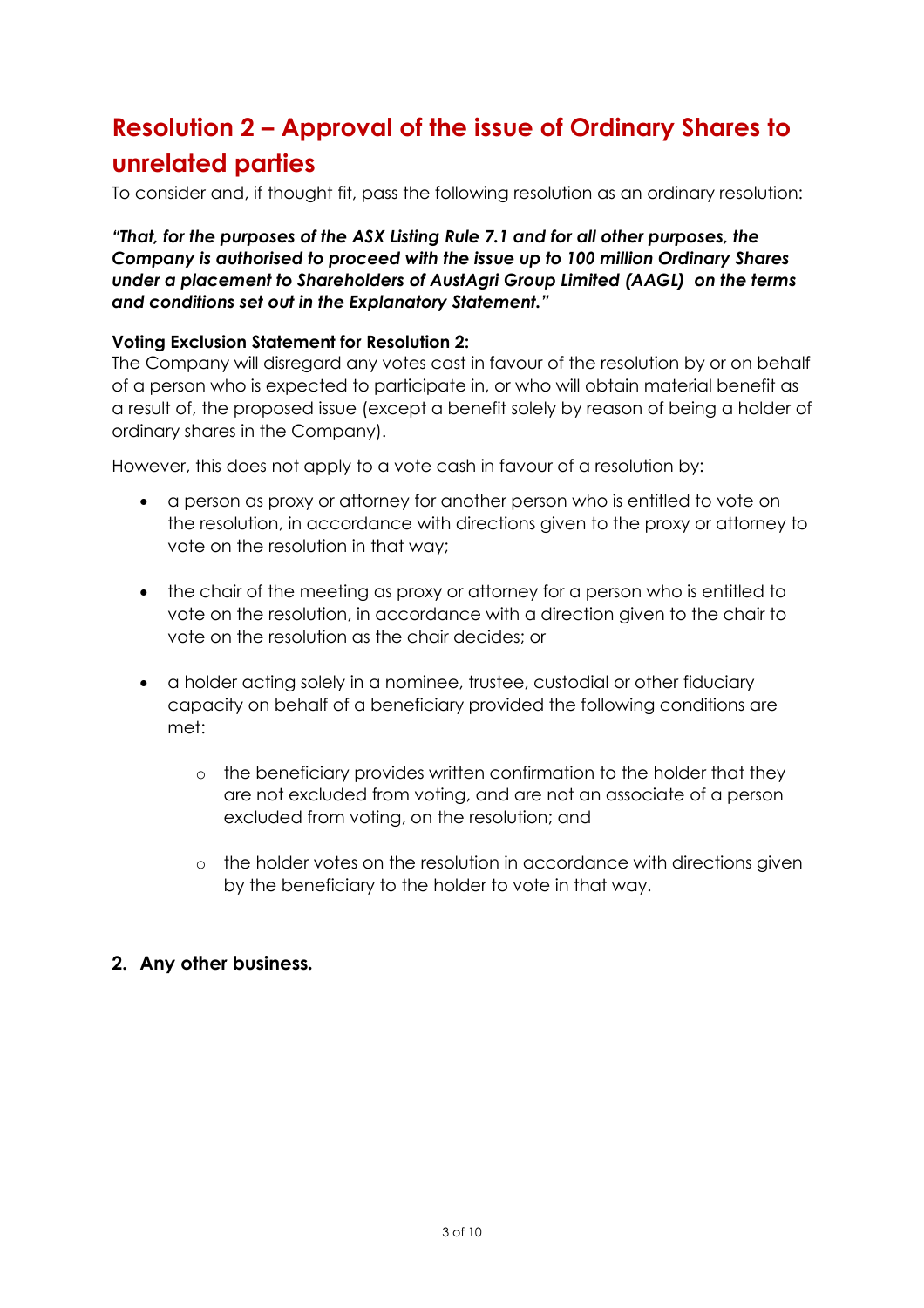# **EXPLANATORY STATEMENT**

This Explanatory Statement has been prepared for the information of Shareholders in relation to the business to be conducted at the Company's Extraordinary General Meeting on Wednesday 21st October 2020.

The purpose of this Explanatory Statement is to provide Shareholders with all information known to the Company which is material to a decision on how to vote on the Resolutions in the accompanying Notice of Extraordinary General Meeting.

This Explanatory Statement should be read in conjunction with the Notice of Extraordinary General Meeting preceding this Explanatory Statement.

If you have any questions regarding the matters set out in this Explanatory Statement or the preceding Notice of Extraordinary General Meeting, please contact the Company Secretary or your professional adviser.

# **Resolution 1 – Approval of the AustAgri Transaction**

#### **a. General**

AustAgri Group Limited (AAGL) is in the process of completing the initial acquisitions of a "paddock to plate" series of businesses that range from farms, abattoirs, food processing and food distributions businesses.

AAGL are seeking to use the DomaCom Fund to hold the assets of these businesses using its "Special Opportunities" investment option. The proposed transaction ("Transaction") will see DomaCom Australia Limited, as Investment Manager of the DomaCom Fund, enter into an agreement with AAGL to provide investment management services using a tiered annual fee structure with a minimum term of 5 years with a minimum annual fee of \$2.6 million. There will be a termination fee equal to the remaining fee for the 5 years should the assets be removed from the DomaCom Fund during the first 5 years. In exchange for the Management Rights, the Company will issue 100 million Ordinary Shares in DomaCom Limited to the Ordinary Shareholders of AAGL at the direction of AAGL.

A newly-established DomaCom sub-fund (managed by DomaCom Australia) will acquire 100% of the issued shares in AustAgri by way of a scheme of arrangement undertaken by AAGL (Scheme of Arrangement). As consideration for the acquisition of AAGL by the DomaCom sub-fund, AAGL shareholders will receive a proportionate number of units in the DomaCom sub-fund for every 1 AAGL share held.

The initial value of the assets will be in the region of \$300 million with further assets planned to be added during 2021 and beyond.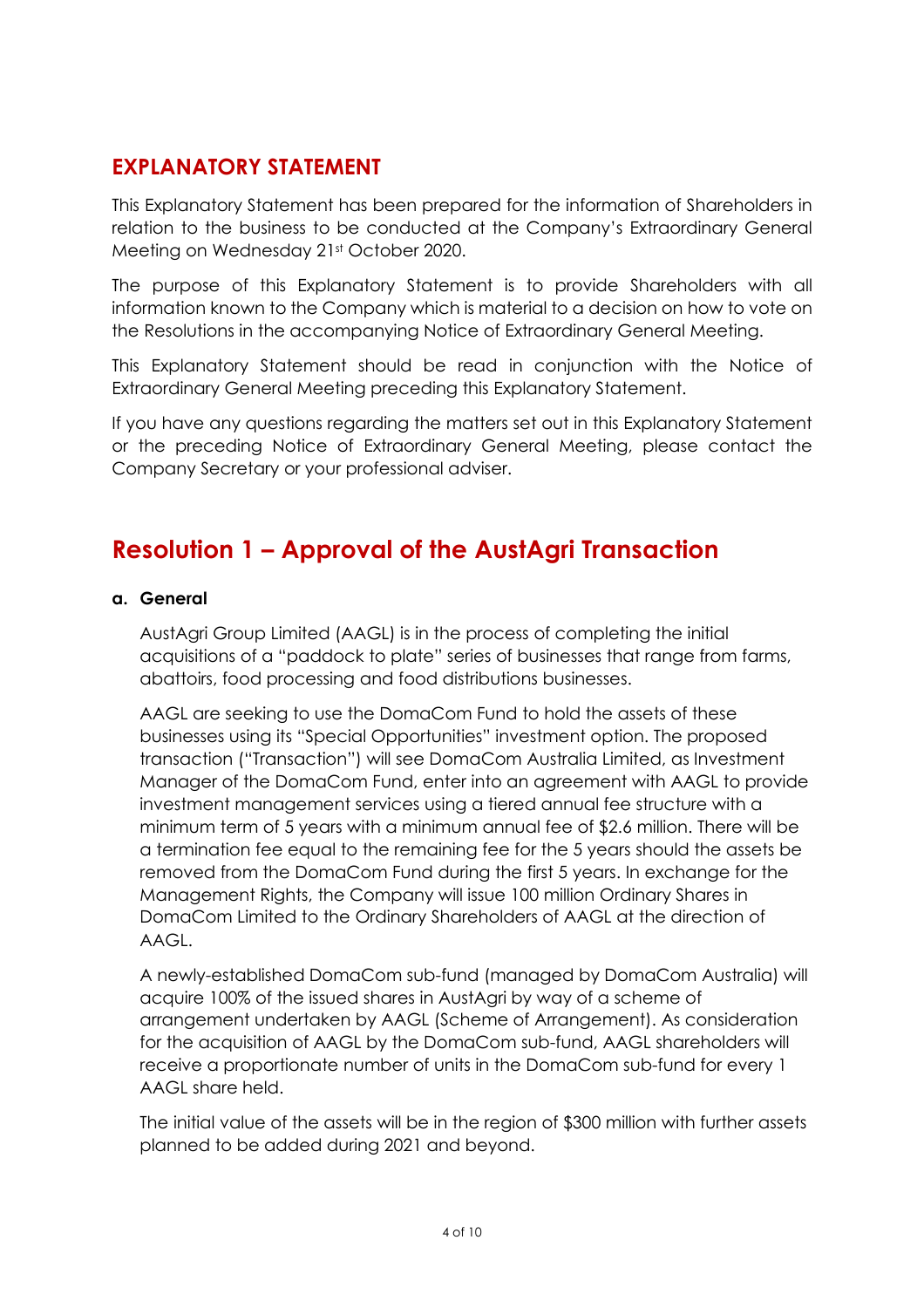### **b. ASX Listing Rules 11.1.2**

Listing Rule 11.1.2 empowers the ASX to require a listed company to obtain the approval of its shareholders for a significant change to the nature or scale of its activities. The Transaction, although within the Company's business model, will involve a significant change in the nature and scale of its activities for these purposes and, as is its usual practice, the ASX has imposed a requirement under Listing Rule 11.1.2 that the Company obtain shareholder approval of the Transaction.

Resolution 1 seeks the required shareholder approval of the Transaction under and for the purposes of Listing Rule 11.1.2.

If the resolution is passed, subject to Resolution 2 also being passed, the Company will be able to proceed with the Transaction if the following conditions are also met:

- Satisfactory completion of legal and financial due diligence by DomaCom and AAGL; and
- AAGL shareholder approval of the Scheme of Arrangement.

A new sub-fund will be created within in the DomaCom Fund. The units of the new sub-fund will be allocated under the Scheme of Arrangement to the existing shareholders of AAGL. AAGL management will continue to run the underlying businesses of AAGL. DomaCom Australia will provide the legal, operational and technical aspects of running the new sub-fund on the existing DomaCom Platform.

If the resolution is not passed by the Company, the Transaction will not proceed. DomaCom will continue its current business model. There will be no impact on the existing sub-funds. DomaCom will continue to look to grow Funds Under Management across a range of product opportunities including Rent-To-Own, Mortgage sub-funds, Essential Worker Affordable Housing, Senior Equity Release and an Islamic Mortgage product currently being developed.

### **c. Impact of the transaction**

The following financial measures show the impact of a year of the minimum fee revenue of \$2.6 million. There will be the same impact for each of the minimum 5 years of the Transaction. The base data is taken from the 30 June 2020 audited Financial Accounts.

| 30 June 2020 | Proposed Transaction | √% difference per annum |
|--------------|----------------------|-------------------------|
| 3,427,936    | \$2,600,000          | $+76%$                  |

#### **Consolidated Total Assets**

The increased assets originate from the increased fee revenue. The AAGL assets are held in the DomaCom Fund and therefore do not impact the assets of the Company. There is therefore no acquisition being made by the Company.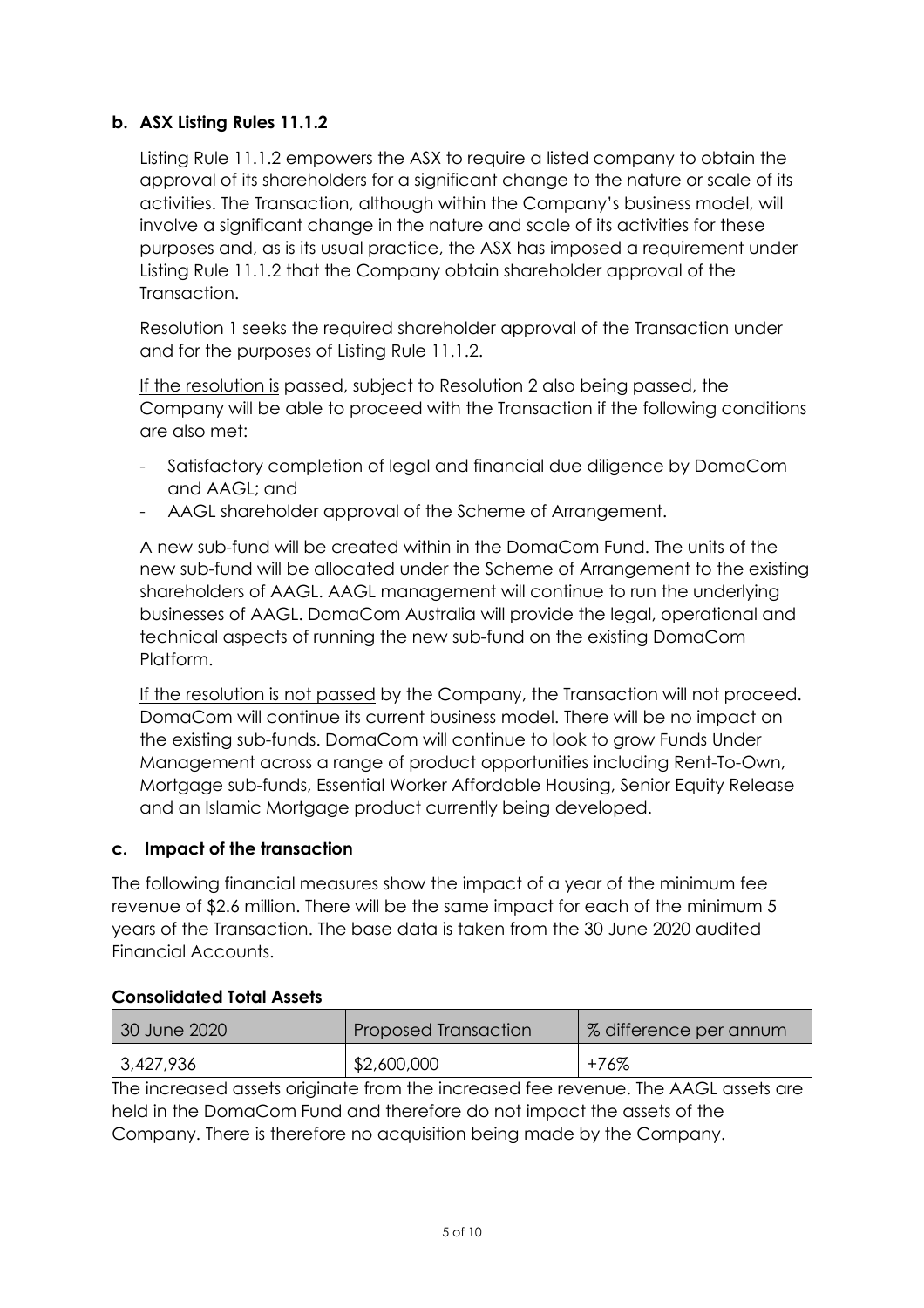#### **Total Equity interests**

| 30 June 2020 | <b>Proposed Transaction</b> | Difference per annum                          |
|--------------|-----------------------------|-----------------------------------------------|
| (276, 366)   | \$2,600,000                 | Negative \$276,366 to<br>positive \$2,323,634 |

#### **Annual Revenue**

| 30 June 2020 | Proposed Transaction | % difference per annum |
|--------------|----------------------|------------------------|
| 394,759      | \$2,600,000          | +559%                  |

#### **Annual Expenditure**

The Transaction will not have a material impact on the expenditure profile of the Company. The business is structured to increase scale without incurring material additional costs. The IT Platform has been designed to operate with significantly increased volumes compared to its current level.

#### **Annual Profit/Loss before tax**

| 30 June 2020 | <b>Proposed Transaction</b> | % difference per annum |
|--------------|-----------------------------|------------------------|
| (5,778,671)  | \$2,600,000                 | 45% reduction in loss  |

Impact on business model

There is no impact on the DomaCom business model.

The acquisition of assets into the DomaCom Fund is the core business model/strategy of DCL. DomaCom's core business is the delivery of management and operation of the DomaCom Fund – the acquisition of AAGL by the DomaCom Fund is consistent with this objective.

#### Changes to the Company's Board and Senior Management

On fulfilment of the conditions of the Transaction it is proposed that Phillip Pryor, Managing Director of AustAgri will be appointed to the Board of DomaCom Limited. No further changes are planned for the Board or Senior Management.

#### Timetable for implementing the Transaction

Although the amount of time required to the fulfil these conditions is not known, it is expected the transaction will be completed by 31 October 2020.

#### ASX Statement

The ASX takes no responsibility for the contents of this notice

#### **d. Recommendation**

The Board recommends that the Shareholders vote in favour of Resolution 1.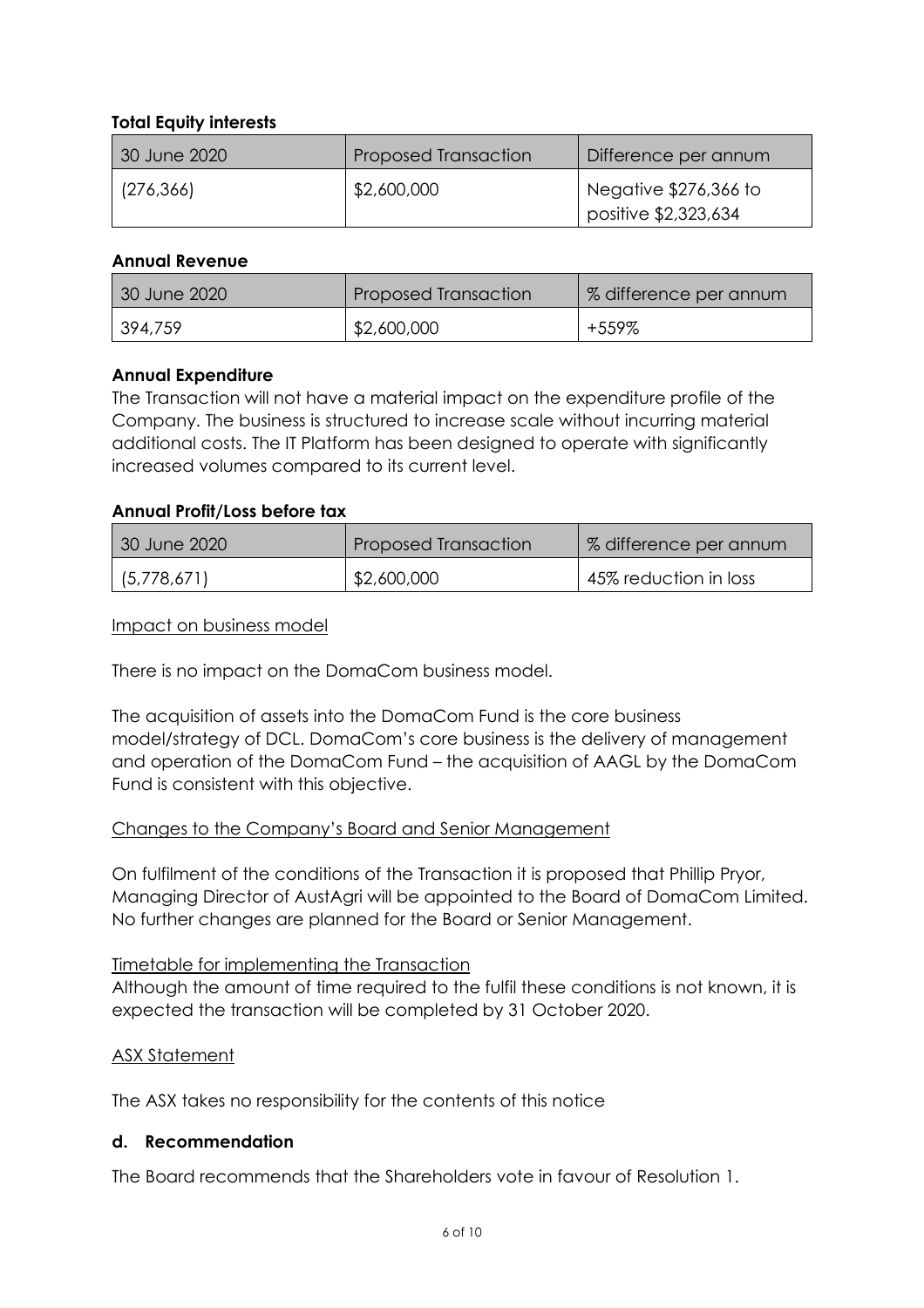# **Resolution 2 – Approval of the issue of Ordinary Shares to unrelated parties**

#### **a. General**

The proposed transaction ("Transaction") that is the subject of Resolution 1will see DomaCom Australia Limited, as Investment Manager of the DomaCom Fund, enter into an agreement with AAGL to provide investment management services using a tiered annual fee structure with a minimum term of 5 years with a minimum annual fee of \$2.6 million. There will be a termination fee equal to the remaining fee for the 5 years should the assets be removed from the DomaCom Fund during the first 5 years. In exchange for the Management Rights, the Company will issue 100 million Ordinary Shares in DomaCom Limited to the Ordinary Shareholders of AAGL at the direction of AAGL.

#### **b. ASX Listing Rules 7.1**

ASX Listing Rule 7.1 provides that a company must not, subject to specified exceptions, issue or agree to issue more Equity Securities during any 12 month period than that amount which represents 15% of the number of fully paid ordinary securities on issue at the commencement of that 12 month period.

The effect of Resolution 2 will be to allow the Shareholders to provide approval of 100 million Ordinary Shares proposed to be issued by the Company.

#### **c. Technical information required by ASX Listing Rule 7.3**

The following information is provided pursuant to and in accordance with ASX Listing Rule 7.3:

| Requirement                                                                         | Detail                                                                                                                                                                                         |
|-------------------------------------------------------------------------------------|------------------------------------------------------------------------------------------------------------------------------------------------------------------------------------------------|
| The maximum number of Shares to be 100 million fully paid Ordinary Shares<br>issued |                                                                                                                                                                                                |
| The date by which the Company will<br>issue the Ordinary Shares                     | Shares will be issued no later than 31<br>December 2020.                                                                                                                                       |
| Price at which the Ordinary Shares are Nil<br>to be issued                          |                                                                                                                                                                                                |
| Consideration that the Company will<br>receive                                      | The Company will receive<br>Management Rights in exchange for<br>issued of 100 million fully paid<br>Ordinary Shares with a minimum<br>annual fee of \$2.6m over a minimum<br>term of 5 years. |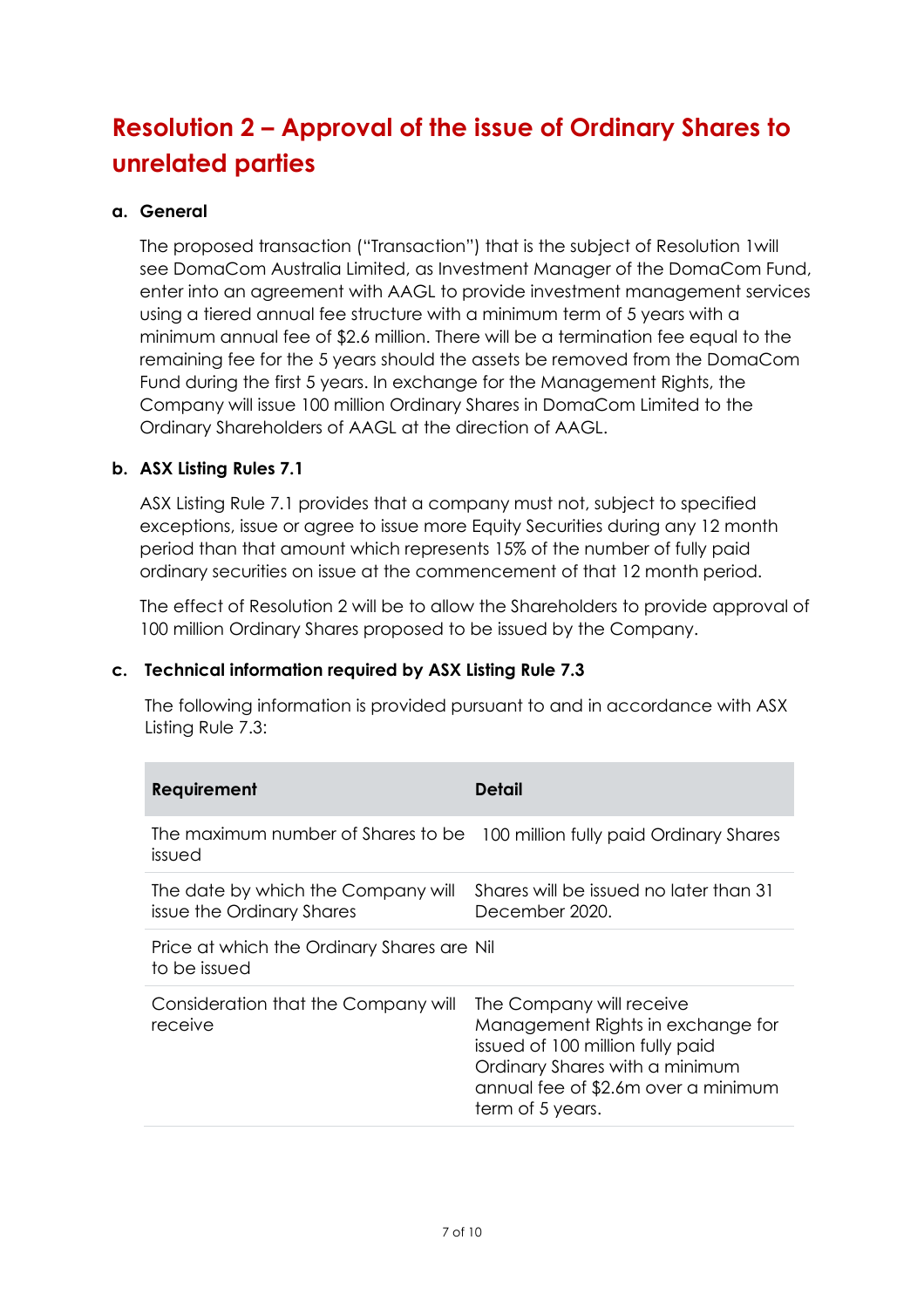| <b>Requirement</b>                                                                                                                   | Detail                                                                                                                       |
|--------------------------------------------------------------------------------------------------------------------------------------|------------------------------------------------------------------------------------------------------------------------------|
| The names of the persons to whom<br>the Company issued the Ordinary<br>Shares or the basis on which those<br>persons were determined | The shares were issued to<br>Shareholders of AAGL only.                                                                      |
| The terms of the Ordinary Shares                                                                                                     | The shares to be issued will rank<br>equally with existing shares                                                            |
| The intended use of the funds raised                                                                                                 | To fund the Company's continued<br>expansion, investment in its platform<br>and for general working capital<br>requirements. |
| Voting exclusion statement                                                                                                           | Voting exclusion statement is<br>included in the Notice of Meeting                                                           |

#### **e. Recommendation**

The Board recommends that the Shareholders vote in favour of Resolution 2.

# **Business of Extraordinary General Meeting**

The Corporations Act requires 28 days' notice for Extraordinary General Meetings of a listed company. This Notice of Meeting is intended to satisfy that requirement.

Under the Constitution no business shall be transacted at any General Meeting unless a quorum of 5 Shareholders are present in the online meeting.

The agenda of the Extraordinary General Meeting is now fixed and business not on the agenda cannot be brought to the meeting without leave of the Chair.

Only shareholders of the Company and invited guests may attend the virtual Extraordinary General Meeting.

### **Voting Entitlement**

The Board has determined that for the purpose of voting at the Extraordinary General Meeting, Shares will be taken to be held by those persons who hold them at 7.00pm AEDT on 19th October 2020. This means that if you are not the registered holder of a Share at that time you will not be entitled to vote at the Extraordinary General Meeting in respect of that Share.

# **Proxy Form for Extraordinary General Meeting**

A Shareholder who is entitled to attend and vote at the Meeting may appoint a proxy to attend and vote on behalf of that Shareholder. A proxy need not be a Shareholder. A Shareholder can appoint an individual or a body corporate as its proxy. If a body corporate is appointed as a proxy, it must ensure that it appoints a corporate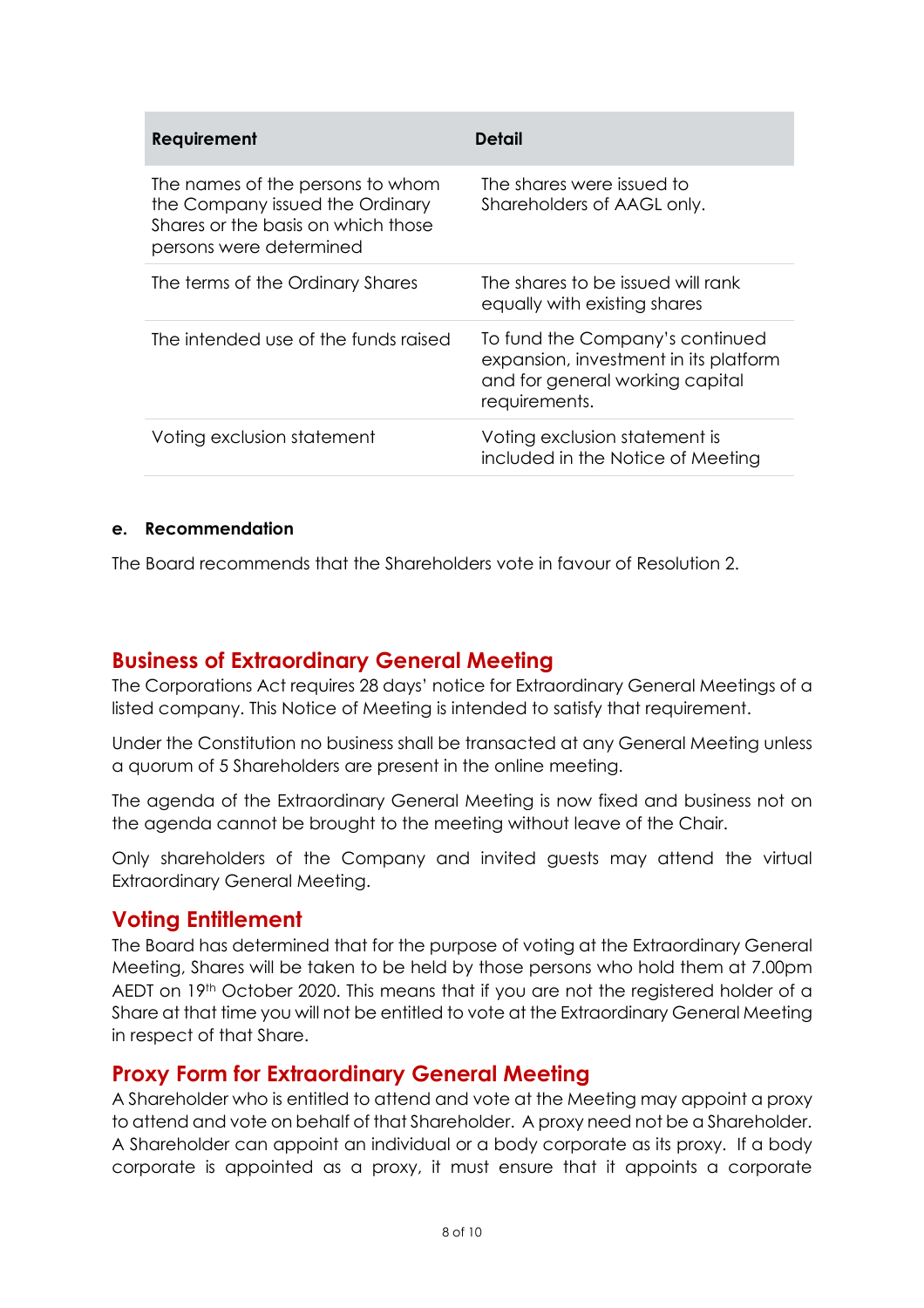representative as required by the Corporations Act 2001 (Cth) to exercise its powers as proxy at the Meeting.

A Shareholder who is entitled to cast two or more votes may appoint up to two proxies and may specify the proportion or number of votes that each proxy is appointed to exercise. If a Shareholder appoints two proxies and the appointments do not specify the proportion or number of votes that each proxy may exercise, each proxy may exercise half the votes (disregarding fractions).

If you choose to appoint a proxy, you are encouraged to direct your proxy how to vote on the Resolutions by marking either "For", "Against" or "Abstain" on the Proxy Form for that item of business. If you sign the Proxy Form and do not appoint a proxy, you will have appointed the Chairman of the Meeting as your proxy.

Completed Proxy Forms (and the power of attorney or other authority, if any, under which the Proxy Form is signed) must be lodged at the Company's share registry, Boardroom Pty Limited; or faxed to the fax number specified below not later than 11.00am (AEDT) on 19th October 2020.

Address (hand deliveries): Boardroom Pty Limited, Level 12, 225 George Street, Sydney NSW 2000. Address (postal deliveries): Boardroom Pty Limited, GPO Box 3993, Sydney NSW 2001. Fax number for lodgement: +61 2 9290 9655.

Please read all instructions carefully before completing the proxy form.

Alternatively, please visit https://www.votingonline.com.au/dclegmoct2020 submit your voting intentions.

# **Undirected proxies**

Subject to any restrictions set out in this Notice of Meeting or the Proxy Form, the Chairman of the meeting intends to vote all undirected proxies in favour of all resolutions.

If you appoint the Chairman of the Meeting (or the Chairman is taken to be appointed) as your proxy and you do not direct the Chairman how to vote on a resolution, then by completing and returning the Proxy Form, you expressly authorise the Chairman to exercise the proxy and to vote in accordance with his stated intention to vote in favour of all resolutions.

If you have appointed the Chairman of the Meeting (or the Chairman is taken to be appointed) as your proxy and you direct the Chairman how to vote on a resolution by marking either "'for", "against" or "abstain" for a resolution, then your vote will be cast in accordance with your direction.

# **Corporate representatives**

A Shareholder, or proxy, that is a body corporate and entitled to attend and vote at the Meeting may appoint an individual to act as its corporate representative. Evidence of the appointment of a corporate representative must be in accordance with section 250D of the Corporations Act and be lodged with the Company.

A Shareholder entitled to attend and vote at the Meeting may appoint an attorney to attend and vote at the Meeting on the Shareholder's behalf. The power of attorney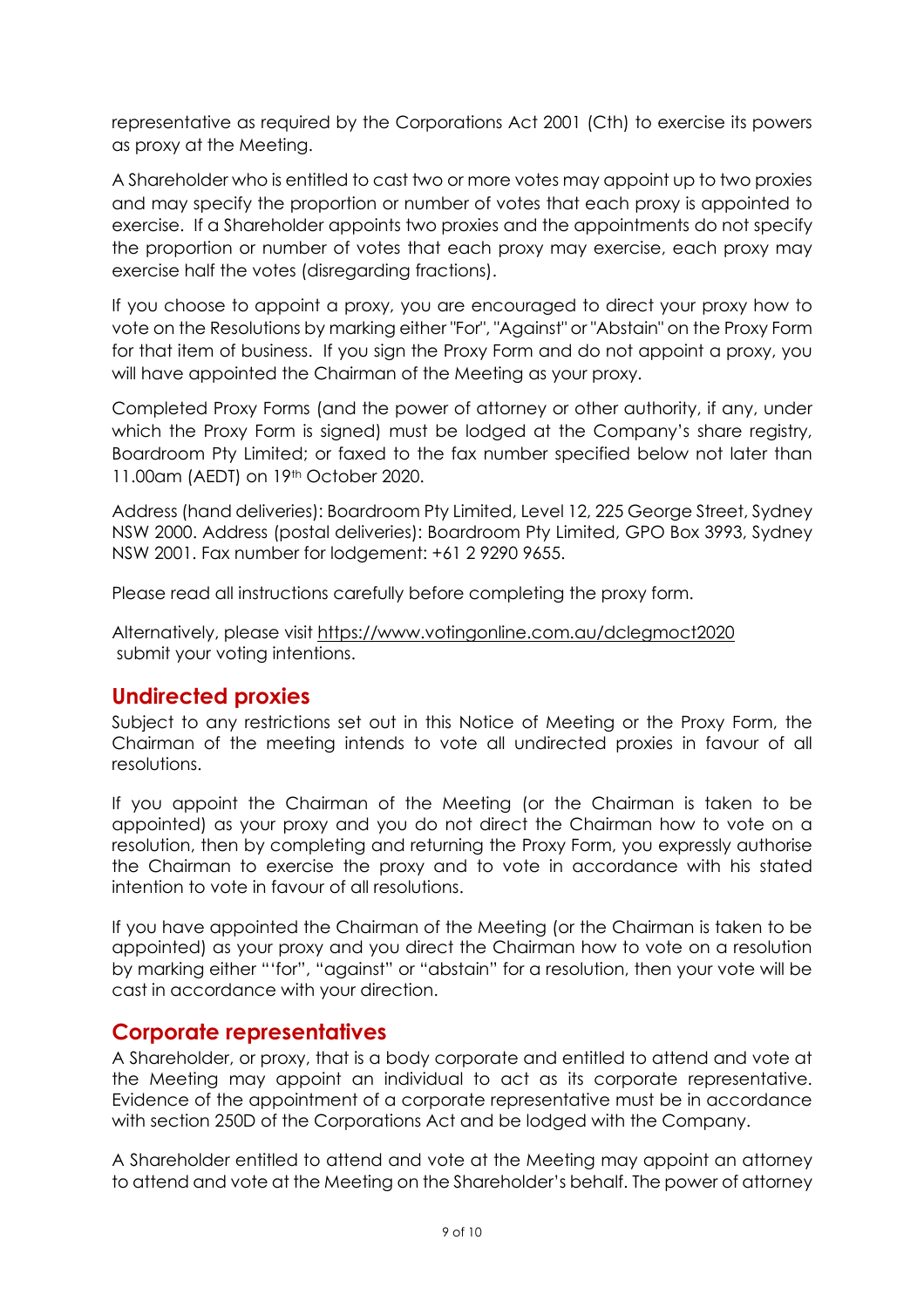appointing the attorney must be duly signed and specify the name of each of the Shareholder, the Company and the attorney, and also specify the meetings at which the appointment may be used. The appointment may be a standing one.

A corporate representative or an attorney may, but need not, be a Shareholder of the Company.

Corporate representatives should provide prior to the Meeting appropriate evidence of appointment as a representative in accordance with the constitution of the Company. Attorneys are requested to provide prior to the Meeting the original or a certified copy of the power of attorney pursuant to which they were appointed.

# **Questions and comments by Shareholders at the meeting**

In accordance with the Corporations Act and the Company's best practice, a reasonable opportunity will be given to Shareholders at the meeting to ask questions about, or to make comments on, the management of the Company. Relevant written questions to the Company must be received no later than 11.00am (AEDT) on Tuesday 20th October 2020.

Please send written questions to: On-line –via the Boardroom "Voting Online" facility. Post to – Philip Chard, Level 9, 99 Queen Street, Melbourne VIC 3000 Email – philip.chard@domacom.com.au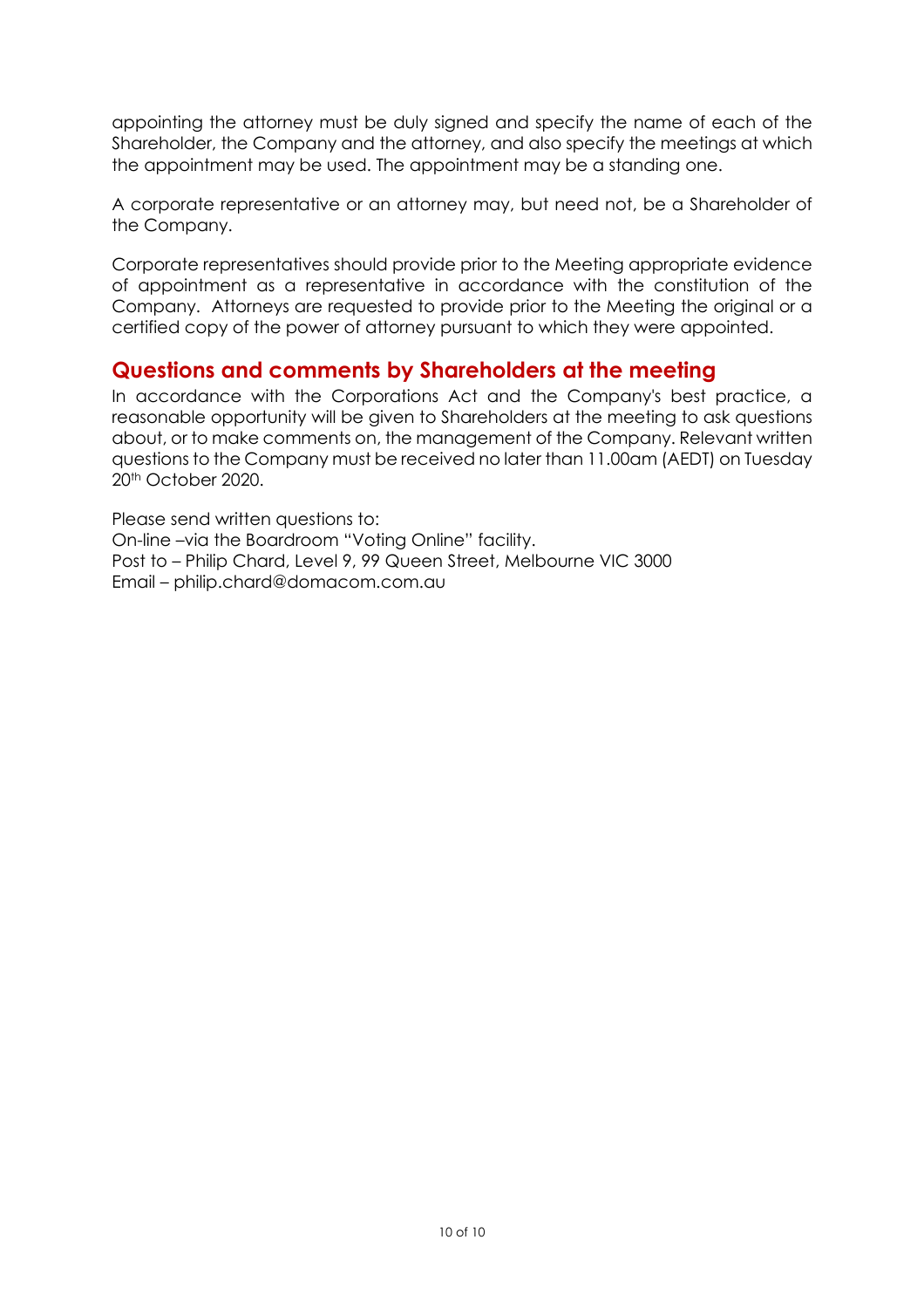

**All Correspondence to:**

|    | <b>By Mail</b> | Boardroom Pty Limited<br>GPO Box 3993<br>Sydney NSW 2001 Australia |
|----|----------------|--------------------------------------------------------------------|
| ä. | By Fax:        | +61 2 9290 9655                                                    |
| ᇦ  | Online:        | www.boardroomlimited.com.au                                        |
| ж  |                | By Phone: (within Australia) 1300 737 760                          |

(outside Australia) +61 2 9290 9600

### **YOUR VOTE IS IMPORTANT**

For your vote to be effective it must be recorded **before 11:00am (AEDT) on Monday, 19 October 2020.**

#### **TO VOTE ONLINE BY SMARTPHONE**

**STEP 1: VISIT** https://www.votingonline.com.au/dclegmoct2020

**STEP 2: Enter your Postcode OR Country of Residence (if outside Australia)**

**STEP 3: Enter your Voting Access Code (VAC):**



 Scan QR Code using smartphone QR Reader App

#### **TO VOTE BY COMPLETING THE PROXY FORM**

#### **STEP 1 APPOINTMENT OF PROXY**

Indicate who you want to appoint as your Proxy.

If you wish to appoint the Chair of the Meeting as your proxy, mark the box. If you wish to appoint someone other than the Chair of the Meeting as your proxy please write the full name of that individual or body corporate. If you leave this section blank, or your named proxy does not attend the meeting, the Chair of the Meeting will be your proxy. A proxy need not be a securityholder of the company. Do not write the name of the issuer company or the registered securityholder in the space.

#### **Appointment of a Second Proxy**

You are entitled to appoint up to two proxies to attend the meeting and vote. If you wish to appoint a second proxy, an additional Proxy Form may be obtained by contacting the company's securities registry or you may copy this form.

#### To appoint a second proxy you must:

(a) complete two Proxy Forms. On each Proxy Form state the percentage of your voting rights or the number of securities applicable to that form. If the appointments do not specify the percentage or number of votes that each proxy may exercise, each proxy may exercise half your votes. Fractions of votes will be disregarded. (b) return both forms together in the same envelope.

an item for all your securities your vote on that item will be invalid.

**STEP 2 VOTING DIRECTIONS TO YOUR PROXY** To direct your proxy how to vote, mark one of the boxes opposite each item of business. All your securities will be voted in accordance with such a direction unless you indicate only a portion of securities are to be voted on any item by inserting the percentage or number that you wish to vote in the appropriate box or boxes. If you do not mark any of the boxes on a given item, your proxy may vote as he or she chooses. If you mark more than one box on

#### **Proxy which is a Body Corporate**

Where a body corporate is appointed as your proxy, the representative of that body corporate attending the meeting must have provided an "Appointment of Corporate Representative" prior to admission. An Appointment of Corporate Representative form can be obtained from the company's securities registry.

#### **STEP 3 SIGN THE FORM**

The form **must** be signed as follows:

**Individual:** This form is to be signed by the securityholder.

**Joint Holding**: where the holding is in more than one name, all the securityholders should sign.

**Power of Attorney:** to sign under a Power of Attorney, you must have already lodged it with the registry. Alternatively, attach a certified photocopy of the Power of Attorney to this form when you return it.

**Companies:** this form must be signed by a Director jointly with either another Director or a Company Secretary. Where the company has a Sole Director who is also the Sole Company Secretary, this form should be signed by that person. **Please indicate the office held by signing in the appropriate place.**

#### **STEP 4 LODGEMENT**

Proxy forms (and any Power of Attorney under which it is signed) must be received no later than 48 hours before the commencement of the meeting, therefore by **11:00am (AEDT) on Monday, 19 October 2020.** Any Proxy Form received after that time will not be valid for the scheduled meeting.

**Proxy forms may be lodged using the enclosed Reply Paid Envelope or:**

| Online              | https://www.votingonline.com.au/dclegmoct2020                                      |
|---------------------|------------------------------------------------------------------------------------|
| 昌<br>By Fax         | + 61 2 9290 9655                                                                   |
| $\boxtimes$ By Mail | Boardroom Pty Limited<br>GPO Box 3993,<br>Sydney NSW 2001 Australia                |
| In Person           | Boardroom Pty Limited<br>Level 12, 225 George Street,<br>Sydney NSW 2000 Australia |

#### **Attending the Meeting**

If you wish to attend the meeting please bring this form with you to assist registration**.**